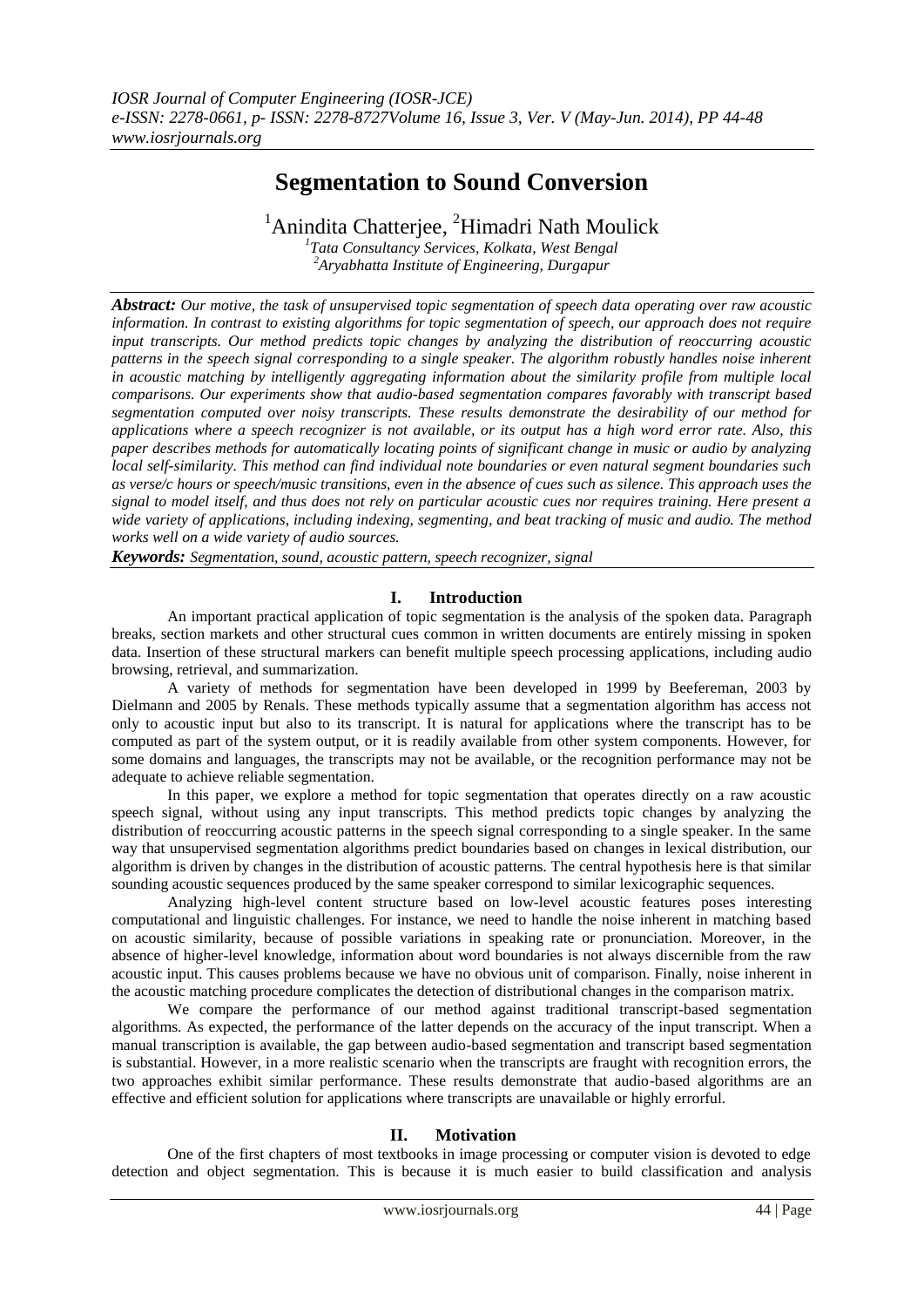algorithms using as input segmented objects rather than raw image data. In video analysis, shots, pans and generally temporal segments are detected and then analyzed for content. Similarly temporal segmentation can be used for audio and especially music analysis.

Auditory scene analysis is the process by which the human auditory system builds mental descriptions of complex auditory environments by analyzing mixtures of sounds [4]. From an ecological viewpoint, we try to associate events with sounds in order to understand our environment. The characteristics of sound sources tend to vary smoothly in time. Therefore abrupt changes usually indicate a new sound event. The decisions for sequential and simultaneous integration of sound are based on multiple cues. Although our method does not attempt to model the human auditory system, it does use significant changes of multiple features as segmentation boundaries. The experiments indicate that the features selected contain enough information to be useful for automatic segmentation.

Temporal segmentation is a more primitive process than classification since it does not try to interpret the data. Therefore, it can be more easily modeled using mathematical techniques. Being simpler it can work with arbitrary audio and does not pose specific constraints on its input like single speaker or isolated tones. It has been argued in that music analysis systems should be built for and tested on real music and be based on perceptual properties rather than music theory and note-level transcriptions.

Annotation of simple cases like musical instruments or music vs. speech can be performed automatically using current classification systems. Based on these techniques, a completely automatic annotation system for audio could be envisioned. Although not impossible in theory, there are two problems with such an approach. The first is that current systems are not perfect and, therefore, annotation errors are inevitable. This problem has to do with the current state of the art, so it is possible that in the future it will be solved. There is a second problem, however, that is more subtle and not so easy to address. Audio, and especially music, is heard and described differently by each listener. There are, however, attributes of audio that most listeners will agree upon, like the general structure of the piece, the style, etc. Ideally a system for annotation should automatically extract as much information as it can and then let the user edit and expand it.

This leads to a semi-automatic approach that combines both manual and fully automatic annotation into a flexible, practical user interface for audio manipulation. Automatic segmentation is an important part of such a system. For example, the user can automatically segment audio into regions then run automatic classification algorithms that suggest annotations for each region. Then the annotations can be edited and/or expanded by the user. This way, significant amounts of user time are saved without losing the flexibility of subjective annotation.

# **III. Speech and Music Segmentation**

A variety of supervised and unsupervised methods have been employed to segment speech input. Some of these algorithms have been originally developed for processing written text in 1999 by Beeferman. Others are specially adapted for processing speech input by adding relevant acoustic features such as pause length and speaker change which is developed by Gallery in 2003, and by Dielmann & Renals in 2005. In parallel researchers respectively study the relationship between discourses structure and into national variation which was developed by Hirschberg and Nakatani in 1996 and by Shriberg in 2000. However all of the existing segmentation methods require as input a speech transcript of reasonable quality. In contrast, the method presented in this paper does not assume the availability of transcript, which prevents us from using segmentation algorithms developed for written text.

Also it is related to unsupervised approaches for text segmentation. The central assumption here is that sharp changes in lexical distribution signal the presence of topic boundaries in 2001 by Choi & in 1994 by Hearst. These approaches determine segment boundaries by identifying homogeneous regions within a similarity matrix that encodes pair wise similarity between textual units, such as sentence.

Beside music, these methods work for segmenting audio into speech and music regions. In the figure below, the audio novelty for the first minute of animals has young MPEG-7 content set. This segment contains 4 seconds of introductory silence, followed by a short musical segment with the production logo. At 17 seconds the titles start, and very different theme music commences. At 35 seconds, this fades into a short silence, followed by female speech over attenuated background music for the remainder of the segment. The figure shows the similarity score computed over a 8-second window, which is long enough to average out the short time spectral differences in speech. The largest peak occurs directly on the speech/music transition at 35seconds. The two other major peaks occur at the transitions between silence and music at 4 seconds and between the introduction and theme music at 17 seconds.

 Segmentation by novelty score works well for musical notes and phases, as well as spoken phrases. Though difficult to qualitatively evaluate experiments using a variety of audio, such as TV dramas, yielded subjectively satisfying segmentation results. Even the soundtrack of a Warner Brothers "Looney Tunes" cartoon, containing a near-pathological sequence of orchestral sounds, sound effects, and Mel Blanc vocalizations was segmented with reasonable success. This segmentation method can't however be expected to segment speech into words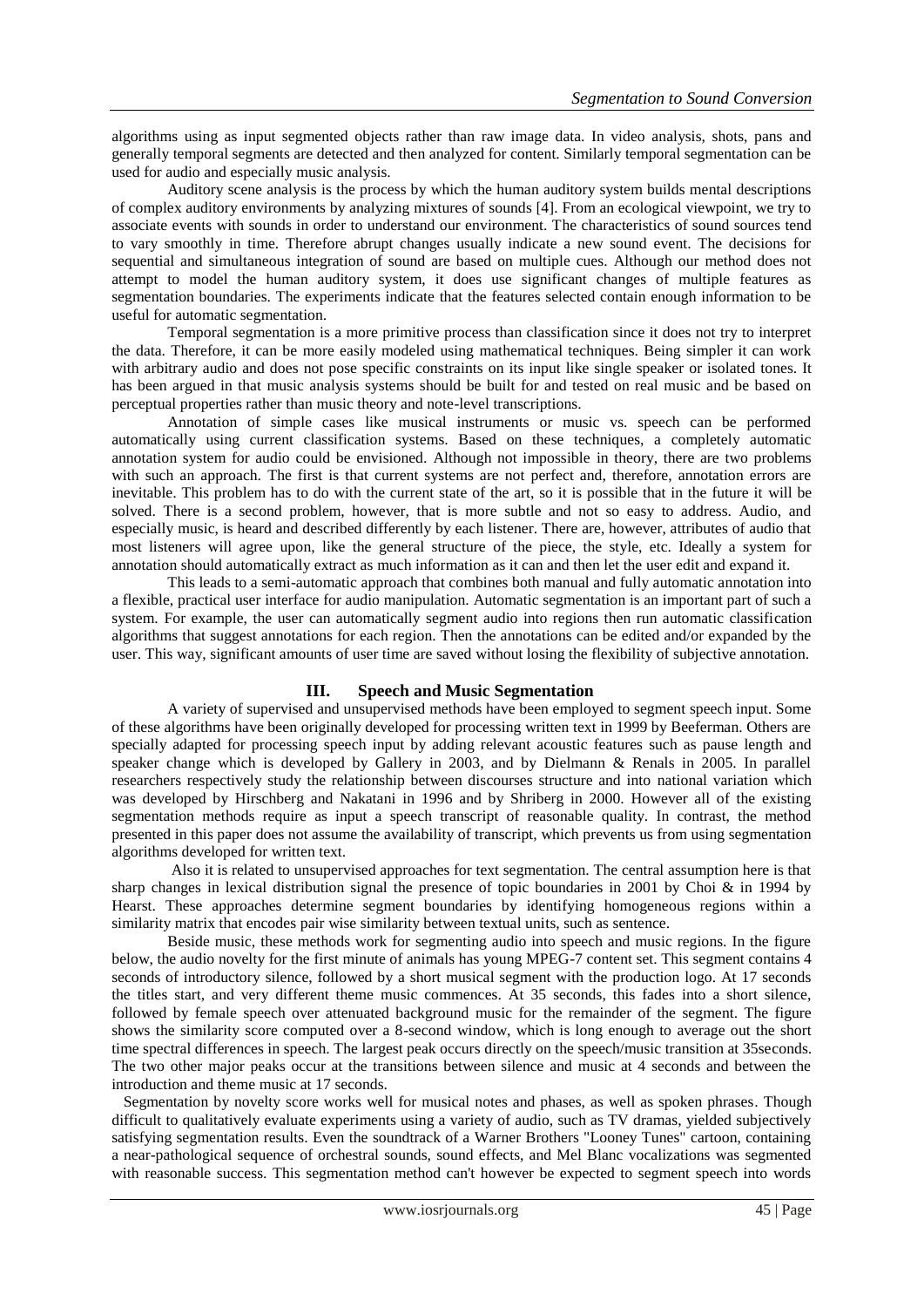unless they are spectrally different. This is because words are often not well-delineated acoustically, for example the phrase "that's Steven" would be segmented into "that's-S" and "teven" because there is little acoustic differences in the "s" sounds of the two words, even with a glottal stop. Note that this would likely be the segmentation that a non-English speaker would choose.



Novelty score for video soundtrack

## **IV. Pattern Induction in Acoustic Data**

It is a type of research on unsupervised lexical acquisition from continuous speech. These methods aim to infer vocabulary from unsegmented audio streams by analyzing regularities in pattern distribution developed by Marcken in 1996, by Brent in 1999 and by Venkataraman in 2001. Traditionally the speech signal is first converted into a string-like representation such as phonemes and syllables using a phonetic recognizer.

Park and Glass (2006) have recently shown the feasibility of an audio-based approach for word discovery. They induce the vocabulary from the audio stream directly, avoiding the need for phonetic transcription. Their method can accurately discover words which appear with high frequency in the audio stream. While the results obtained by Park and Glass inspire our approach, we cannot directly use their output as proxies for words in topic segmentation. Many of the content words occurring only a few times in the text are pruned away by this method.

# **V. Algorithm**

The audio-based segmentation algorithm identifies topic boundaries by analyzing changes in the distribution of acoustic patterns. The analysis is performed in three steps. First, we identify recurring patterns in the audio stream and compute distortion between them. These acoustic patterns correspond to high-frequency words and phrases, but they only cover a fraction of the words that appear in the input.

As a result, the distributional profile obtained during this process is too sparse to deliver robust topic analysis.

Second, we generate an acoustic comparison matrix that aggregates information from multiple pattern matches. Additional matrix transformations during this step reduce the noise and irregularities inherent in acoustic matching.

Third, we partition the matrix to identify segments with a homogeneous distribution of acoustic patterns.

## **VI. Audio Segmentation and indexing**

As demonstrated above, these methods give good estimates of audio segment boundaries. This is useful for applications where one might wish to access only a portion of an audio file. For example, in an audio editing tool, selection operations can be constrained to segment boundaries so that the selection region does not contain fractional notes or spoken phrases. This would be similar to "smart cut and paste" in a text editor that constrains selection regions to entire units such as words or sentences. The segment size can be adjusted to the degree of zoom so that the appropriate time resolution is available. When zoomed in, higher resolution would allow note-by-note selection while a zoomed out view would allow selection by phrase or section. Similarly segmenting audio greatly facilities audio browsing a "jump-to-next-segment" function allows audio to be browsed more rapidly than real-time. Because segments will be reasonably self-similar listening to a small portion will give a good idea of the entire segment. This would be especially appropriate when combined with a video shot detection system: shots having to have a significant audio novelty as well as video difference are more likely to be meaningful transitions. Another application might be to play back an audio piece synchronized with unpredictably timed events. Longer segments could be associated with particular stages, such as a game level or virtual environment location. As long the user stayed at that stage, the segment would be looped. Moving to a different stage would cause another segment to start paying.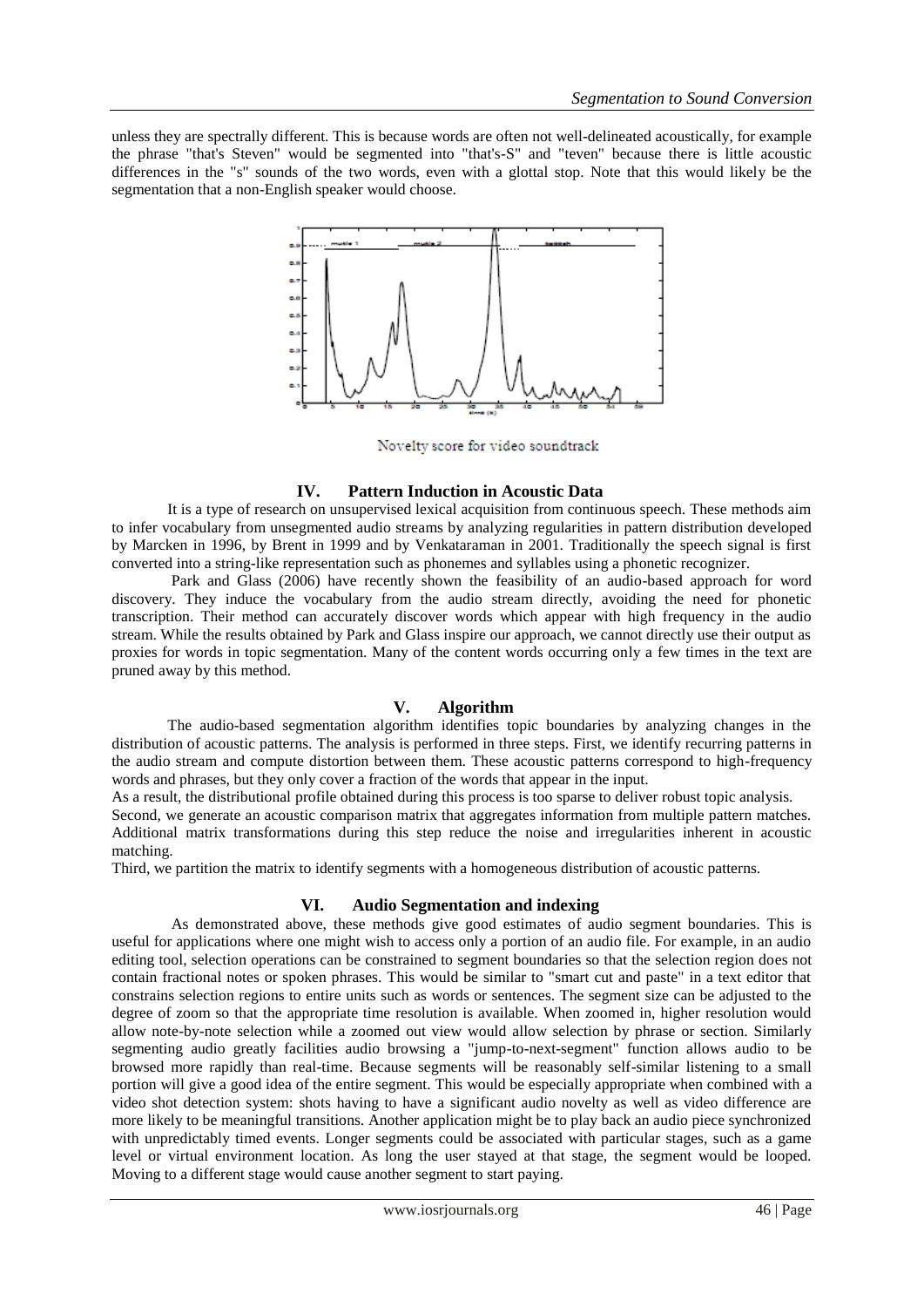# **VII. Audio Summarization and gisting**

This approach can be extended to automatic audio summarization for example by playing only the start of each segment as in the "scan" feature on a CD player. In fact, segments can be clustered so that only significantly novel segments are included in the summary. Segments too similar to a segment already in the summary could be skipped without losing too much information. For example when summarizing a popular song repeated instances of the chorus could be excluded from the summary as they would be redundant. Reliably segmenting music by note or phrase allows substantial compression. For example, a repeated series of notes can be represented by the first note and the repetition times. The MPEG-4 structured audio standard supports exactly this kind of representation, but heretofore there have been few reliable methods to analyze the structure of existing of audio.

## **VIII. Audio feature selection**

An important step of audio classification is feature selection. In order to obtain high accuracy for classification and segmentation, it is critical to select good features that can capture the temporal and spectral characteristics of audio signal. Based on the work, the features are divided into two types:

(i) Me frequency cepstral coefficients (MFCCs), and

(ii) Perceptual features. These features are combined as one feature vector after normalization.

Before feature extraction, an audio signal is converted into a general format, which is 8 KHz, 16-bit, mono-channel. Then it is pre-emphasized with parameter 0.98 to equalize the inherent spectral tilt and then divided into non-overlapping sub clips. A sub-clip is used as the classification unit, and segmentation is then performed based on the classification results. Classification performances with different durations of sub-clip are tested in our experiments. The sub-clip is further divided into non-overlapping 25 ms-long frames for feature extraction.

In our method, 8 order MFCCs are used as suggested by. The perceptual features we selected include: zero crossing rates (ZCR), short time energy (STE), sub-band powers distribution, brightness, bandwidth, spectrum flux (SF), band periodicity (BP), and noise frame ratio (NFR). While most of these features are frequently used, some are newly introduced, such as SF, BP and NFR. The definitions of these features are given below.

## **IX. Mel-frequency cepstral coefficients**

These are computed from FFT. The log spectral coefficients are perceptually weighted by a non-linear map of the frequency scale, which is called Mel-scaling, using a triangular band pass filter bank. Then, the Melweighed spectrum is transformed into MFCC with the COS transformation.

$$
\frac{\sqrt{2}}{\text{cn} = k \sum_{k=1}^{k} \left( \log[s_k) \cos \left[ \frac{n(k-0.5)\pi}{K} \right] \right) \quad n = 1, 2, \dots, L}
$$

Where K is the number of band-pass filters, Sk is the Mel-weighed spectrum after passing kth triangular bandpass filter, and L is the order of the cestrum. In our method, 8-order MFCCs are used, that is L=8.

 MFCC is commonly used in speech recognition system. Because of its good discriminating ability, it is also used in audio classification system.

#### **Zero crossing rates**

Zero-Crossing Rate is defined as the number of time-domain zero-crossings within a frame. It is simple measure of the frequency content of a signal:

$$
\frac{1}{ZCR} = \frac{1}{2(N-1)} \sum_{m=1}^{N-1} |sgn[x(m + 1)] - sgn[x(m)]|
$$

Where sgn[.] is a sign function and  $x(m)$  is the discrete audio signal, m=1...N.

In general, speech signals are composed of alternating voiced sounds and unvoiced sounds in the syllable rate, while music signals do not have this kind of structure. Hence, for the speech signal, its variation of zero-crossing rate will be in general greater than that of music signals. ZCR is a good discriminator between speech and music. Considering this, many systems have used ZCR for audio classification.